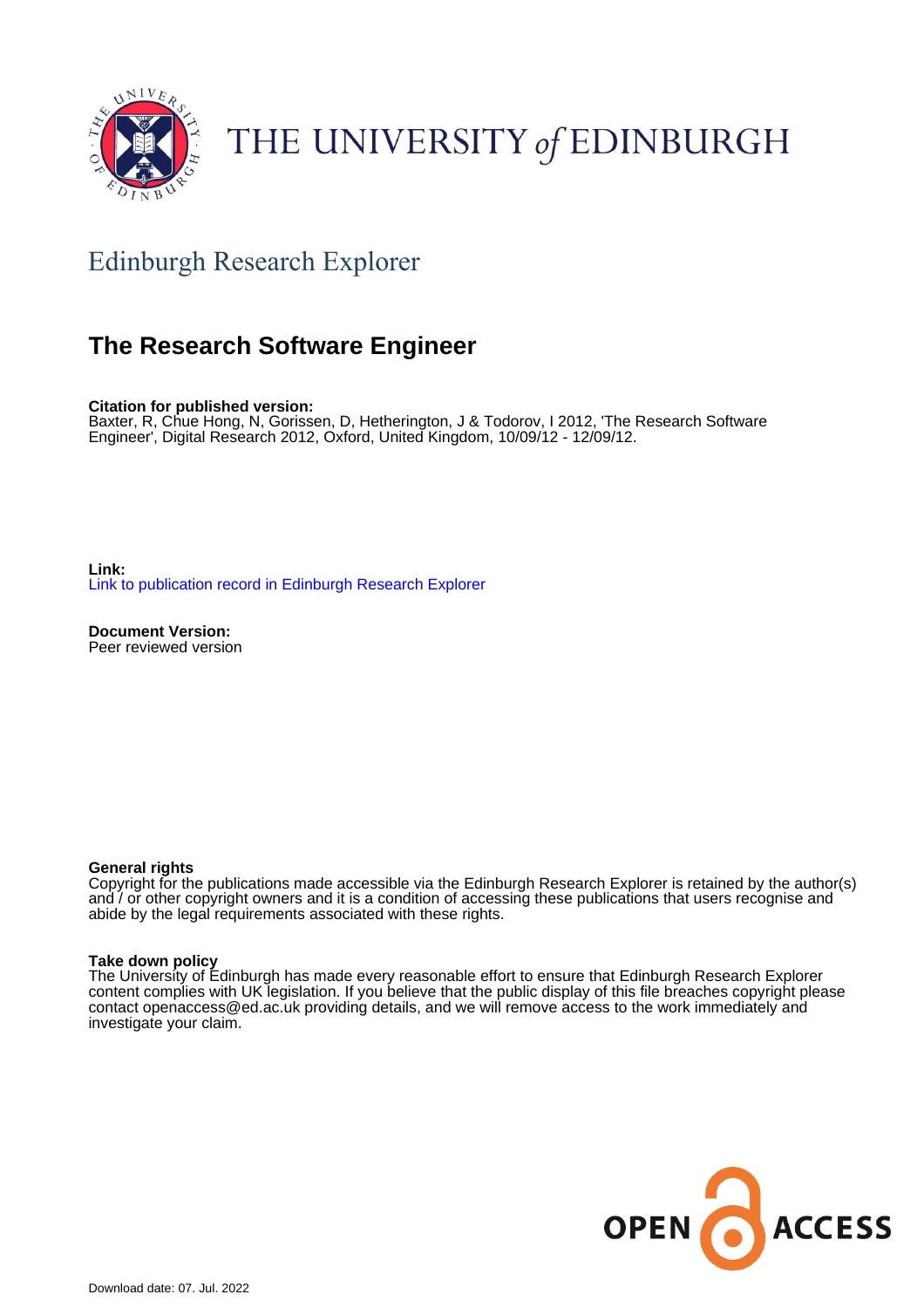# **The Research Software Engineer**

*Rob Baxter<sup>1</sup> , Neil Chue Hong<sup>1</sup> ; Dirk Gorissen<sup>2</sup> ; James Hetherington<sup>3</sup> ; Ilian Todorov<sup>4</sup> 1 Software Sustainability Institute & University of Edinburgh; <sup>2</sup> University of Southampton; <sup>3</sup> UCL; <sup>4</sup> STFC Daresbury Laboratory*

### **Background**

Research is increasingly digital. Twenty-first century research has been characterised by the rise of digital methods, the third and fourth paradigms of science – computational simulation and data-intensive research. In their turn, these new approaches are both built on a common foundation – computer software.

Yet despite this increasing reliance on software in research, professional practices for developing research software in academia lag far behind those in the commercial sector. Computational research tools are often fragile, generally not sustainable or usable beyond the lifetime of a given project, and frequently unsuitable for scrutiny. Those trained solely within academia often employ ad-hoc or casual development techniques. Institutions miss out on opportunities to increase the impact of their research by producing robust software deliverables that could be used and cited by their peers.

Computational work must reflect the committed attitude of experimentalists towards caring about precise, professional, repeatable, meticulous work – no-one with the same casual attitude to experimental instrumentation as many researchers have to code would be allowed anywhere near a lab. This is striking considering how often research results now depend on software.

Software engineering professionals are trained in best practices, and in the best commercial institutions follow a disciplined approach to the design, construction, testing and maintenance of software systems. Attempts to leverage these skills within academia by employing contract programmers typically fail, due to otherwise talented programmers lacking sufficient research experience and a necessary appreciation of the significant cultural differences between business and academia. Software engineers that do have research experience and good knowledge of the underlying domain are, however, in very short supply, due to the lack of appropriate institutional homes and career progression paths for their work.

This paper provides a synthesis of discussions that took place during and after the 2012 Collaborations Workshop organized by the Software Sustainability Institute in Oxford, UK.

### **The Research Software Engineer**

Research institutions need individuals with a new professional designation – the *research software engineer*. These individuals combine a professional attitude to the exercise of software engineering with a deep understanding of research topics. They lead the design and construction of increasingly complex research software systems, and play an important part in the co-design of research requirements, understanding and addressing software engineering questions that arise in research planning.

To successfully and usefully apply software development skills in research, software engineers must be able to understand the domain within which they work. Understanding research literature is a major part of the life of the research software engineer. Scientific software developers primarily create software designs and code, but remain an integral part of the research community, with authorship on research papers. Their work cannot be simplified to that of a technician or a contract programmer as these engineers have roles closer to those of researchers with a complementary skill set.

Research software engineers test their hypotheses and solutions for correctness by subjecting them to welldefined test cases. They keep abreast of the cutting edge scientific methodologies in order to develop and prove them worthwhile. They develop pedagogic skills to teach and train colleagues. They can write papers and grant proposals, as well as technical reports and manuals. They keep abreast of relevant IT trends – numerical algorithms, computer languages, analysis tools and hardware.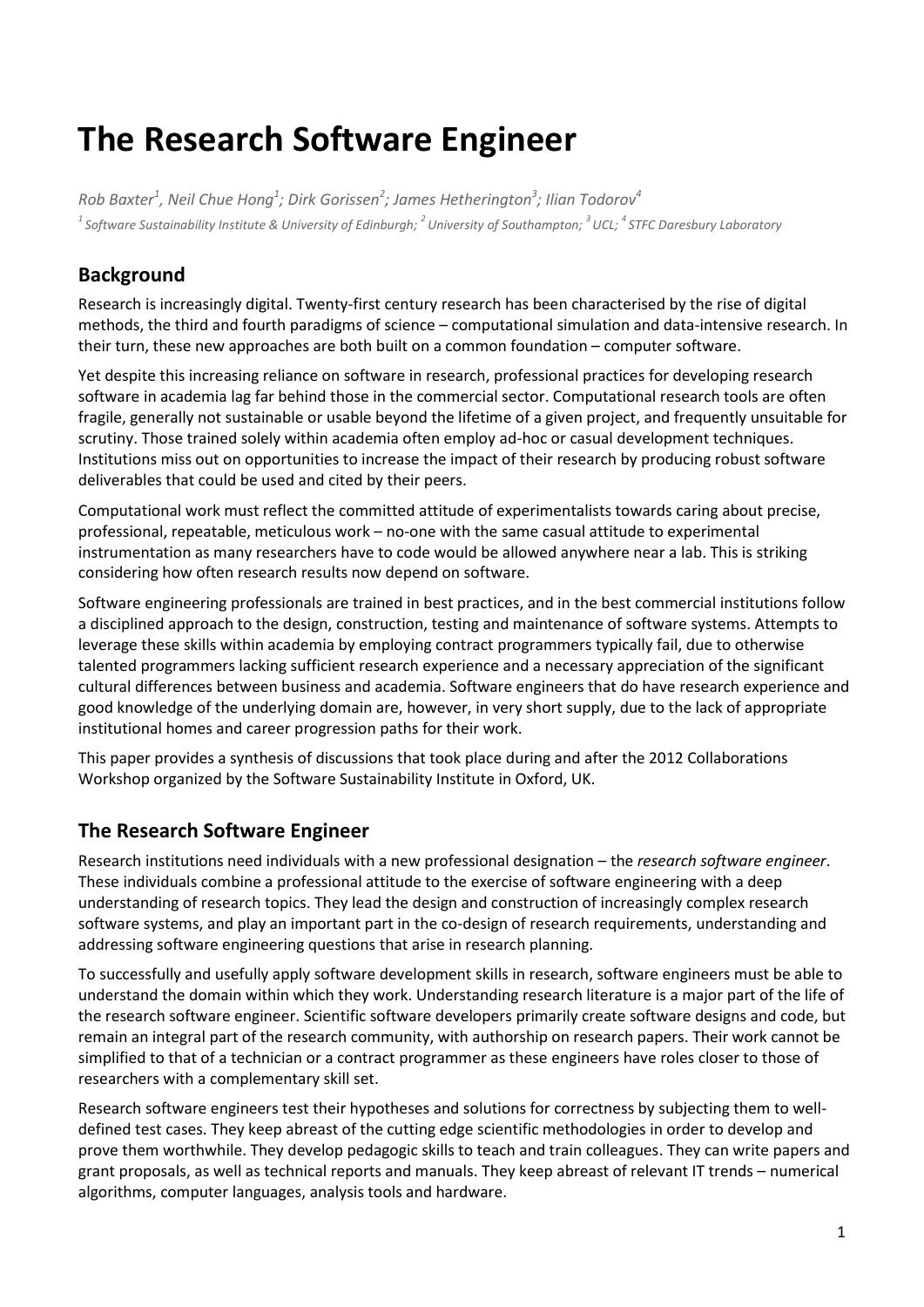Although all research software engineers must combine deep background in science with strong software development skills, there exists nevertheless a spectrum from those whose interests focus on software development as a means to scientific ends, to those for whom the practice of scientific software development is their primary focus. At the two ends of this spectrum, we see:

- **the "Researcher-Developer"** wants to be judged on their scientific output, is a researcher at heart, however develops a lot of code due to the nature of their research. They would like recognition comparable to a research paper for a software implementation taken up by others.
- **the "Research Software Engineer"** comes from a research background but is also a skilled software developer, and relishes challenge of not just developing code to solve a problem but doing it well. They want to be recognised for producing tools which others rely on for research.

#### **Career Development**

Research has changed enormously in the last 20 years, but career progression continues to be based on "publication performance", as measured by journal research papers. At the same time, software development has diversified, becoming a well-defined profession with many sub-fields. This profession carries complex intellectual demands, and commercial software engineers expect compensation and recognition appropriate to their status as skilled professionals. Software engineers in academia must be able to achieve comparable recognition and status to their academic and industrial colleagues.

The training required to be an effective research software engineer takes at least a decade. Individuals will typically complete a research training programme through PhD and postdoc, and also complete an equivalently-demanding training programme in software development, often involving time spent in a commercial software development company.

At present there is no progression path within academic institutions for such individuals. An inability to progress beyond PDRA makes talented developers leave. This is a major loss to research institutions of skills investment made to gain expertise in both research and software development.

This absence of a career path is due to the lack of recognition and appreciation of the output of software development work in the academic system of assessment, which measures success only through published peer-reviewed publications. The Science Code Manifesto [<http://sciencecodemanifesto.org/>], whose founding signatories include Peter Norvig, Joseph Jackson, and Victoria Stodden, talks about this explicitly:

"*Software is an essential research product, and the effort to produce, maintain, adapt, and curate code must be recognized. Software stands among other vital scientific contributions besides published papers. "*

#### **Funding Research Software Development**

Until recently, software development in academia has been viewed as an uninteresting means of achieving interesting research. Research Councils have had no funding policy for software development and sustainability, which has led to the need to disguise such development in grant proposals. Software development has been carried out in a cash-starved environment, where journeyman software developers migrate from one project to another, taking their vital software knowledge with them. Often when a research project ends, so does the work of maintaining the software.

Development focuses on meeting the minimum requirements of a specific scientific research case, rather than investing in software that is generic, robust and reusable. Without other research projects as future stakeholders, Principal Investigators can only extend the life of their software by extending the life of their project through grant renewals. All of this means that it is challenging to produce reusable software that can last beyond the scope of any one project. Some software projects stop, freeze or move overseas, leading to irreplaceable losses of the institutional memory embodied in research software developers expertise and experience.

These problems stem from the necessarily high price to pay for proper software development and support, the muddy clarity of IP and ownership of software, and the limited understanding of how to benchmark software